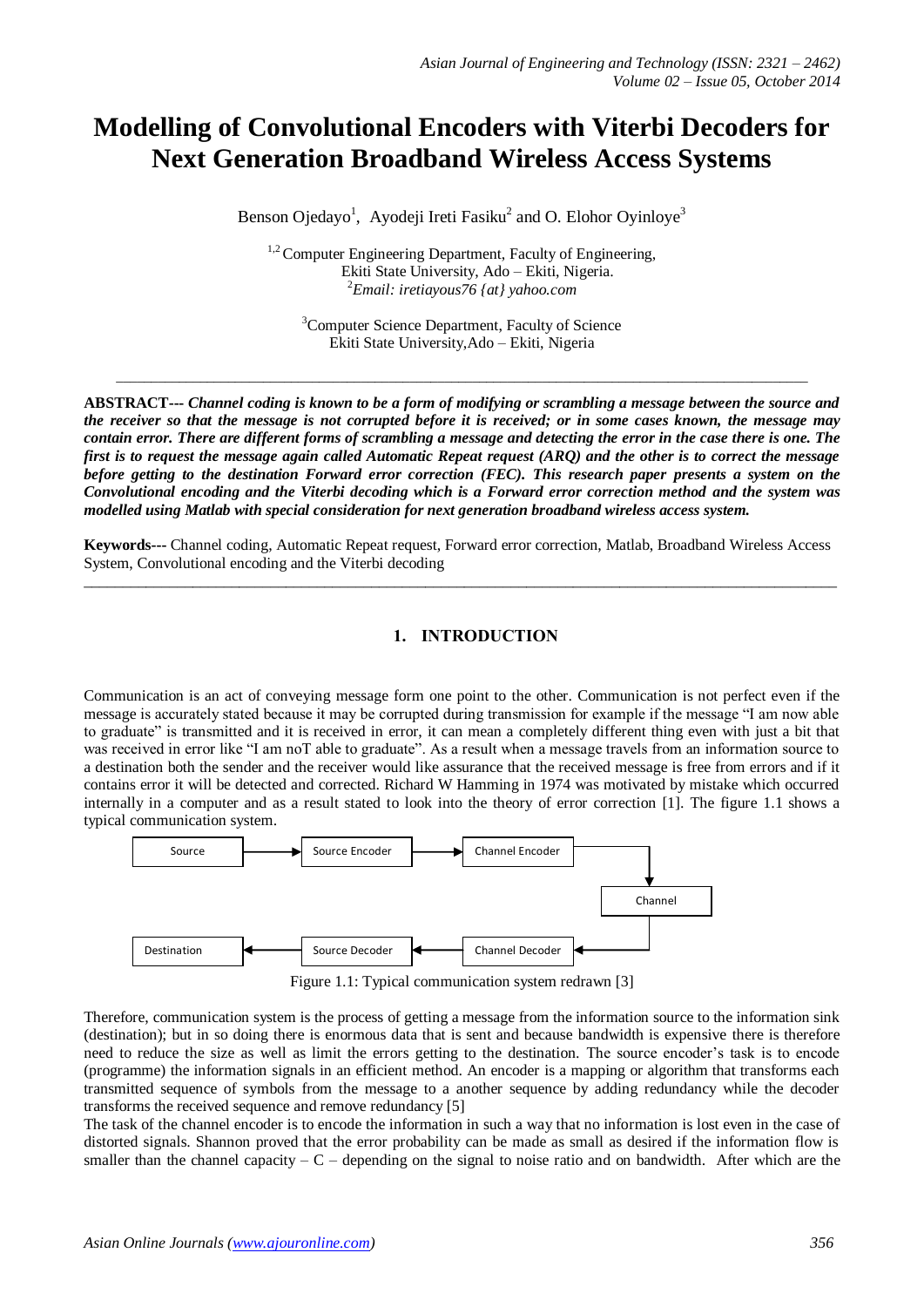corresponding decoders that reinstate the signal back to its initial state before it was encoded. And finally the information at the destination is hopefully error free.

In 1948 the fundamental concepts and mathematical theory of information transmission were laid by C. E Shannon [4] He perceived that it is achievable to transmit digital information over noisy channel with arbitrary negligible error probability if there is proper channel coding and decoding in place. Shannon's says the goal of error free transmission can be achieved if the information transmission rate is less than the channel capacity. He did not however indicate how to achieve the task, his theory which is called the Shannon capacity theory was the theory that opens many researchers to the finding of efficient method for error-control coding by introducing redundancies to allow for error correction.

Earlier in information theory before the works of Shannon; is the works of Nyquist and Hartley [3]. Nyquist initiate the minimum frequency band to transmit independent discrete signals at a given rate whilst Hartley suggested the use of logarithmic measure for information;

He suggested that the information transmitted is proportional to the logarithm of the number of different signals we use.

A different approach is what Shannon used; he suggested that the signal is not to be considered but the information. The information symbolizes encoded signals, which are information carriers. This implies that it is possible to transmit signals that do not carry any information at all.

Shannon theory equation [equation 1.1] stated below is mainly to prove that any communication channel could be characterized by a capacity at which information could be reliably transmitted. It should be noted that, for higher signalto-noise ratios, the doubling of the signal (transmitted) power (3 dB) increases capacity for only one bit per second per-Hertz of the bandwidth.

C = B log<sup>2</sup> (1 + ) ---------------------------------- (1.1)

 $C =$ channel capacity in bits/sec

 $B =$  bandwidth in Hertz

 $S/N =$  signal to noise ratio.

Most of Shannon's coding theorems applied to sources and channels without memory. In the last decade and a half, considerable progress has been made in establishing coding theorems for more general situations [17]; but recently, the work now incorporate the proving of the channel coding theorem for stationary continuous-time channels with asymptotically vanishing memory.

To evaluate the efficiency of error control coding, the quantity "coding gain" can be defined giving the difference in signal-to-noise ratios (in dB) achieving the same error probability without and with the error control coding as shown in Figure 1.2 [18]. The coding gain shows how much better the message that was decoded performs compare to the bit of information that was not coded within the channel. In equation 1.1 instead of the signal-to-noise ratio (S/N); it is easier for comparison to introduce  $E_b/N_0$  ratio, where  $E_b$  is the "energy per bit." comparison of various systems,  $E_b$  is calculated (not measured) as the energy per information bit. The coding gain can be "negative" as well, especially for smaller values of  $E_b/N_0$  [18].

Error control is achieved by adding extra bits to the properly designed redundancy into the message before transmission the redundancy can be added either by inserting the extra bits called parity-check symbols which is the conventional coding or by expanding the used channel signal-set and, by coded modulation which is a combination of both.

The conventional coding lowers the bandwidth efficiency that is by either expanding the bandwidth used or reducing the data rate. It is suitable for the channel where the power is limited and not bandwidth (e.g. the space channel) [3]. The coded modulation neither expands the bandwidth used, nor does it reduces the data rate, but increases the efficiency at the expense of the increased power. Therefore, it is suitable for the bandwidth limited systems (e.g. the telephone channel). When bandwidth is limited, the spectral efficiency must be considered. It is the ratio of equivalent binary rate and the used bandwidth (the dimension is information bits per second per Hz).



## **2. MODELLING A CONVOLUTIONAL ENCODER**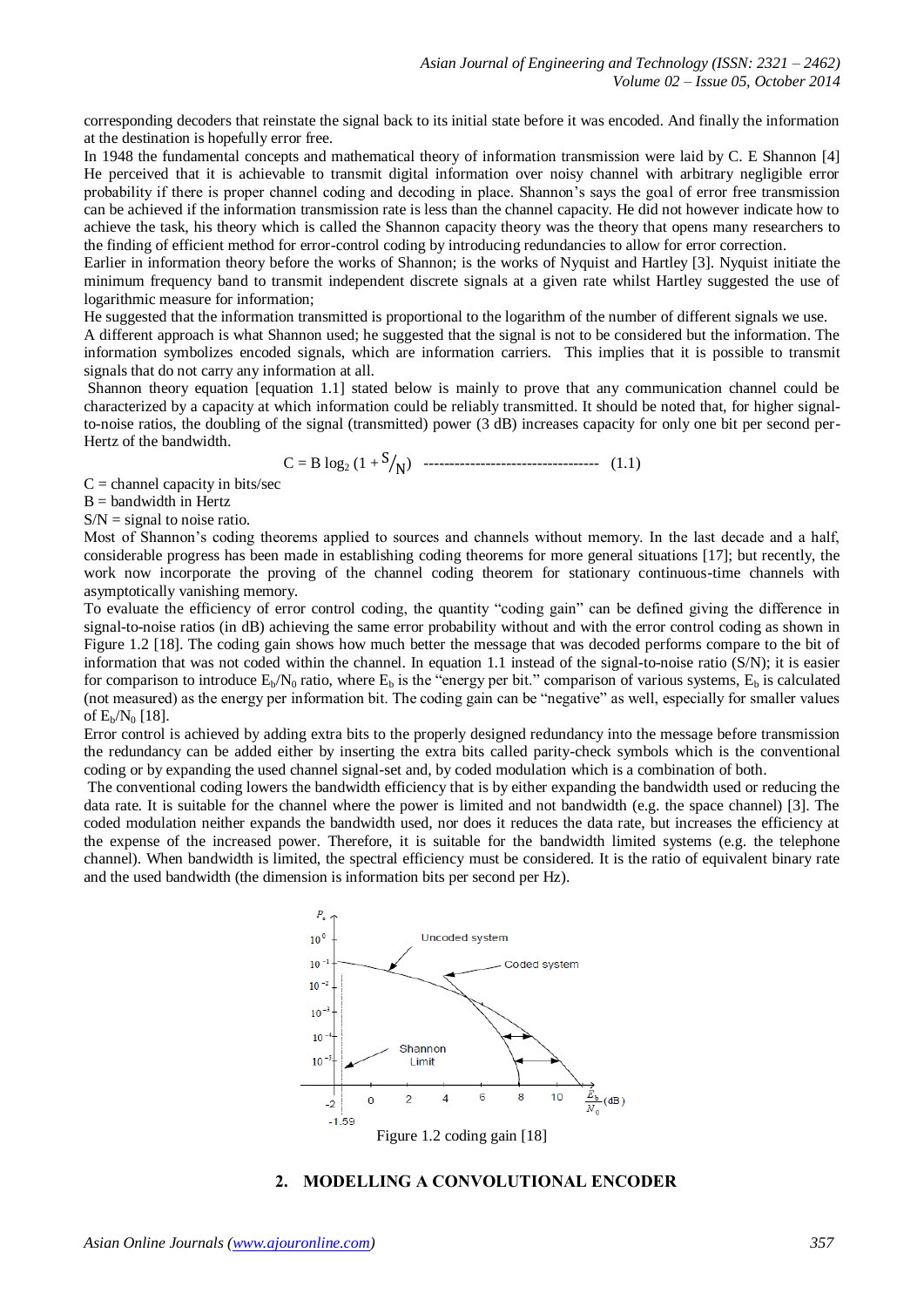Modelling can be said to be the representation of a design that allows for the analysis of that systems' property and in some case pre-empt what will happen. In so doing there must be some kind of simulation. In the modelling of the Convolutional encoder looking back at the figure  $(1.1)$  which is similar to figure 2.1 should have a source information that will be encoded; and to follow that sequence the first step is to generate some sort of data as the information using a Data generator.

On generating the data the next step is to Convolutionally encode the signal of which the result of the encoded data would be channel symbols; afterwards the output is passed through a channel and in real life situation that is where majority of the noise is added to the signal that is been transmitted. The subsequent steps are towards the destination (receiver); quantization of the signal is the first step towards recovery and this is decision time to as whether a one bit (hard decision) or 2 up to 4 bits (soft decision) bit quantization is required. Thereafter the signal is decoded using Viterbi decoder and an output is seen.

The steps are explained in detail.



Figure 2.1 modified Block diagram of the coding process

## *2.1 Data Generation*

Data generation is actually specifying and providing test input data that will be used to calculate the test output data. In matlab the data generator can generate this data (1…n) as required and specified in code. Since the model is for a 4G system and knowing that; that is a lot of data; the data generator was given the initial command randomgen=10000; which tells it the length of the data to generate.

The data generated will be transmitted through the channel by creating a matrix of random numbers of which ideally will constitute of both positive and negative numbers. The system is a digital one and the expected input data should be 0's and 1's is so saying the if else statement was used to achieve that by rounding off the numbers generated to either a one or zero. In the case matlab generates a number less than 0.5 it will automatically change that to zero and anything else would be 1. The idea behind converting the generated numbers to 0's and 1's is because the system is a digital one and as such we should be dealing with binary numbers of which the only existing numbers in the binary world are 0 and 1. The output of the data generator was called data and it is the input to the Convolutional encoder.

#### *2.2 Convolutional Encoding*

The Convolutional encoder is a type of encoder that is accomplished by using flip flops (shift registers) and a modulo 2 addition of different stage to generate an output. The data to be added depends on the generator matrix which tell the encoder which ones to add up and the ones to leave out for a particular output. In the code the G=[133 171]; was to declare the value for the G and this value is in octal but can as well be binary. The binary one was not used because of the nature of the overall coding process used in this thesis.

The other early declarations are code rate; shift registers which is the memory length of the encoder and one input makes the constraint length 7; details of other variable is shown in table 2.1.

| Table 2.1 fist of variables |        |                       |
|-----------------------------|--------|-----------------------|
| Definition                  | Symbol | Value                 |
| Generator                   | G      | $1 1 1 1 0 0 1 = 171$ |
|                             |        | $1011011 = 133$       |
| <b>Constraint Length</b>    |        |                       |
| <b>Encoder Rate</b>         | K/n    | 1/2;2/3;3/4;5/6       |
| Input                       | k      | 1; 2; 3; 5            |
| Output                      | n      | 2, 3; 4; 6            |

# $T$  and  $T_1$  and  $T_2$  is of variables  $T_1$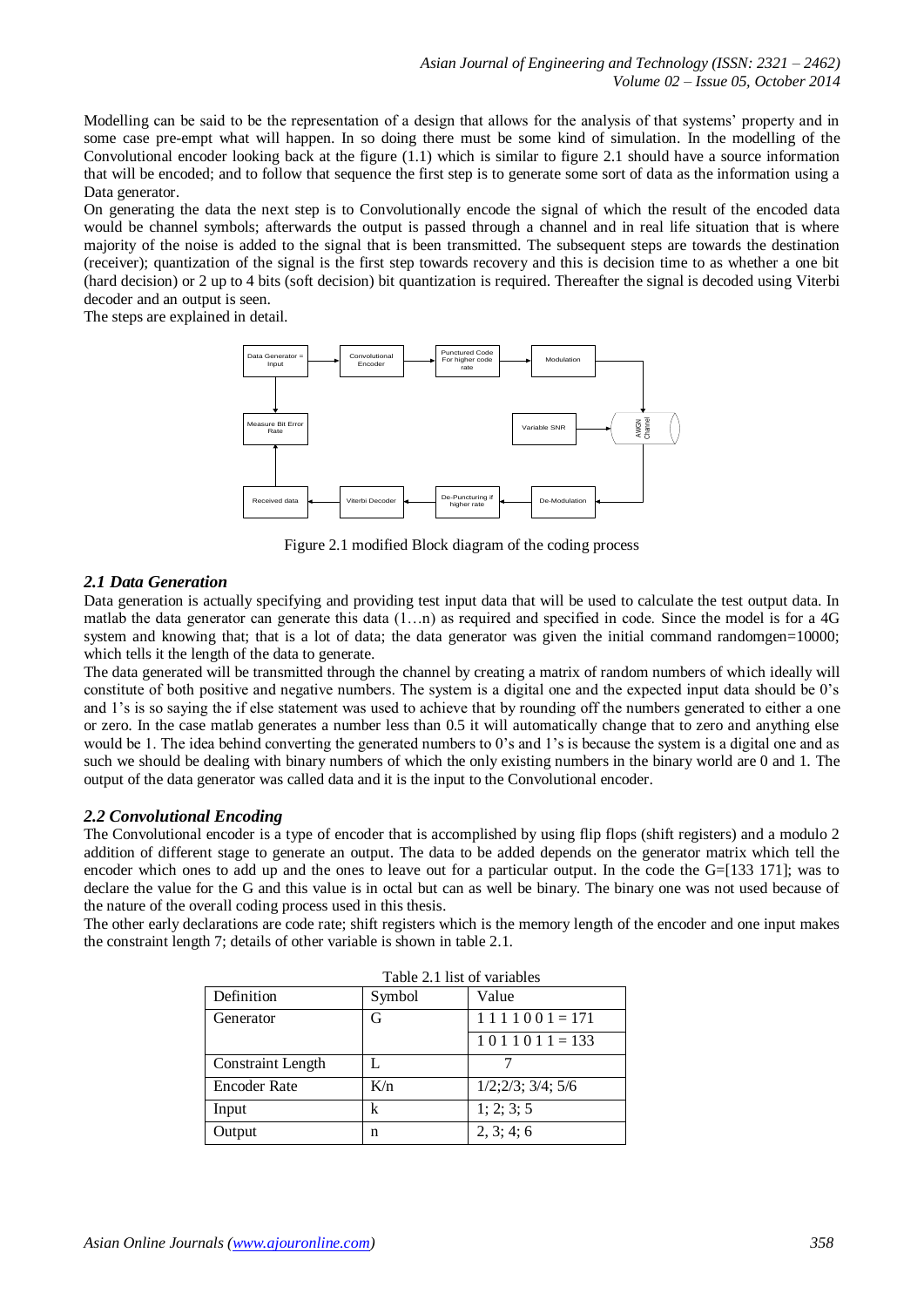The state table was inserted in the matrix StateTable=[] and later converted to the binary before encoding. The output of the Convolutional encoder is then the input to the puncturing code section and the output is called output\_encd.

For a rate 1/2 and input data of 10000 the output from the encoder will ideally 20,000 but for the leading and trailing zeros which is twice the memory; the input becomes 10,012 and the output becomes 20,024. The code  $m2=[zeros(1,k.*nu)$  data zeros(1,k.\*nu)]; the leading and the trailing zeros are to reset the encoder to an initial state.

In the case only one half code rate is to be achieved the next step will not be necessary but for higher code rate puncturing is necessary as described below

# *2.2.1 Puncturing (Convolutional Encoding)*

Puncturing is the technique used to achieve higher data rate from the mother rate  $\frac{1}{2}$  Convolutional encoder by logically deleting or suppressing some output bits of a low-rate encoder.; the normal Rate  $\frac{1}{2}$  is a 1 input bit, 2 bit output type encoder as seen in Figure 2.5 previously. The higher rate encoder is necessitated as there was high demand for increasingly high data rate communication systems with limited bandwidth and energy.

The way puncturing works in creating a higher rate say  $\frac{3}{4}$  from the mother rate  $\frac{1}{2}$  is what gives birth to other code rate.

Using the same constraint length of 7; it uses a puncture vector [110110] and transmits bits in 1, 2, 4 and 5 and bits in positions 3 and 6 are suppressed. So therefore for every 3 bits the normal 6 bits is truncated to 4 thereby producing a Rate  $\frac{3}{4}$ .

To start puncturing the first thing is to set the equation to the length of the output of a rate ½ encoder then for a rate 2/3 the if else statement is used to suppress some data. In coding the puncturing length is set using the equation  $D1 =$ length(Output\_encd);

Then the punctured data was equated to the encoder output.

punctured\_data = Output\_encd;

if the rate is set to be 2 then the output of the encoder is punctured.

elseif rate  $= 2\%$  Encoder rate is 2/3 if rem( $D1, 4$ ) = 0  $D2 = D1/4;$ for  $i = 1: D2$ punctured  $data(1 + (i-1)*3) = Output$  encd(1 + (i-1)\*4); punctured  $data(2 + (i-1)*3) = Output$  encd(2 + (i-1)\*4); punctured  $data(3 + (i-1)*3) = Output$  encd(3 + (i-1)\*4); end

# *2.3 Modulation*

The modulation technique used is Binary phase shift keying (BPSK) to map the 0's and 1's to antipodal baseband signal. For the modelling it is important to modulate either using The BPSK or QPSK because the signal will be transmitted with at least 5dB less power than when transmitting without modulation.

 $l = length(Output$  encd); for  $i = 1 : 1$ if Output\_encd(i)  $== 0$ Mod input(i) =  $-1$ ; else Mod\_input(i) = 1; end end

# *2.4 Addition of Noise*

In matlab the Additive White Gaussian Noise can be generated using the communication toolbox but for this project since the toolbox was not used then the formula equation was used to generate the AWGN. The AWGN was used to model the noise that was added to the signal

EbNo=10.^(SigNoiRatio(Sim)./10); EsNo=EbNo.\*1/2;  $Es=1$ ; No=Es./EsNo; sigma=sqrt(No.\*2)./2; AWNoise =sigma.\*randn(size(Mod\_input)); After generating the noise the new signal Mod\_input\_AWGN is generated by adding the output of the encoder Mod\_input to the AWNoise. Mod\_input\_AWGN=Mod\_input+noise;

#### *2.5 Signal to Noise Ratio (SNR)*

This is used to determine the extent to which the information is corrupted.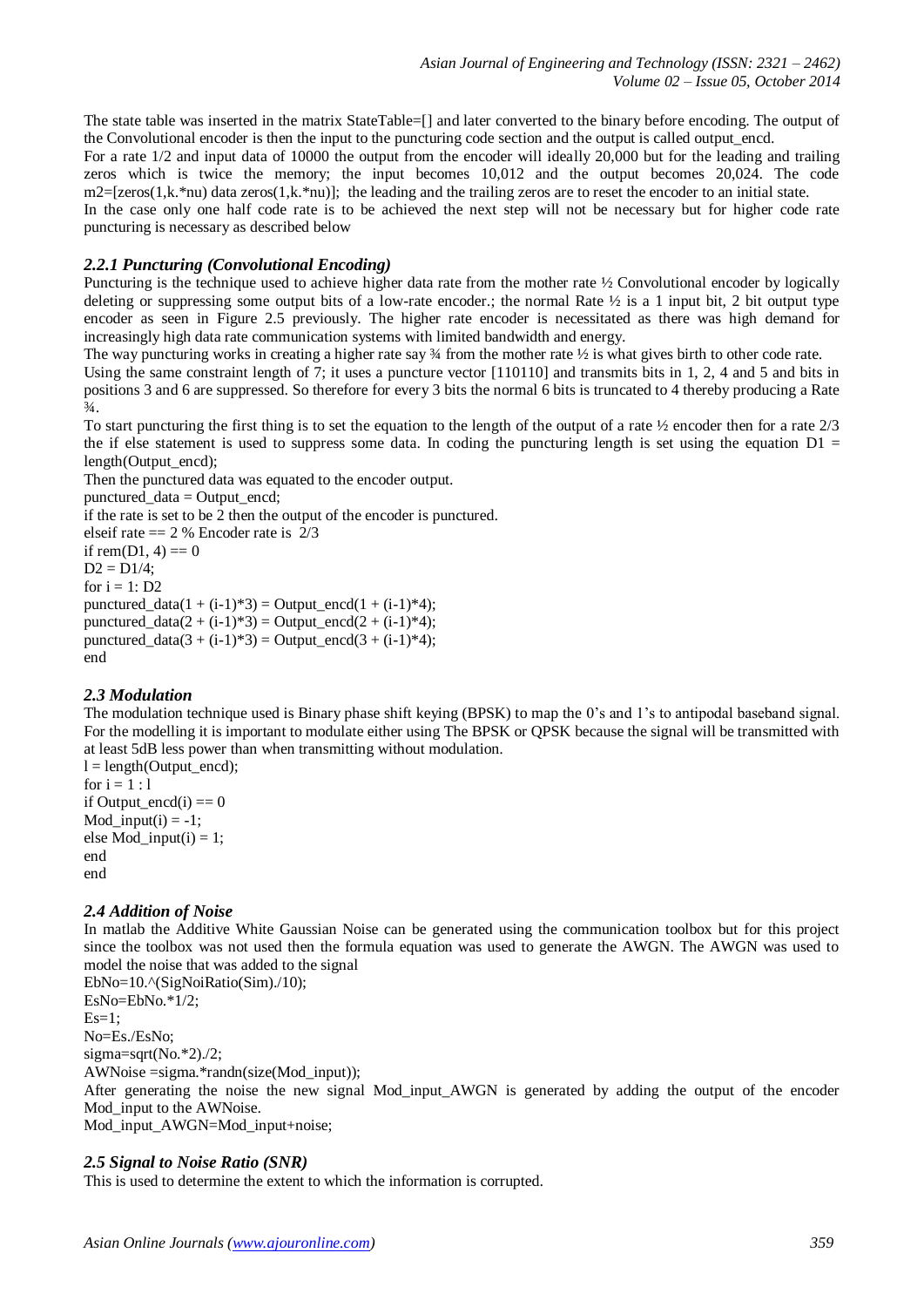It is expressed as a fraction of signal power to noise power; and it is normally written as Eb/N0 (the energy per bit to noise power spectral density ratio (bit/s)/Hz)

The higher the Signal to Noise Ratio the lesser the Bit Error Rate.

The SigNoiRatio=[-1:1:12]; is used to vary the signal to noise at a step interval of 1 between -1 and 12dB. for Sim=1:length(SigNoiRatio)

NoOfBitErrors=0;

TotalNoOfBits=0:

## *2.6 De-Modulation*

This is the stage to recover the original message that was mapped to -1 and +1 back to the 0 and 1.

## *2.7 De-Puncturing*

This is the stage where some zeros are added to the code to make up for the removed ones at the puncturing stage. It is necessary to add the zeros because when decoding without those missing bit the decoder will produce a different result.

## *2.8 Viterbi Decoding*

The Viterbi algorithm is known to be an efficient method for the realization of maximum likelihood (ML) decoding of Convolutional codes [21] as shown in Figure 2.2.





In so saying the transition steps and the number of states must be set since that will determine how far the decoding goes. [NoOfTransitionsPerTimeStep,B]=size(StateTable);

NoOfStates=2.^(sum(M));

NoOfPathsConvergingToANode=NoOfTransitionsPerTimeStep./NoOfStates; NoOfTimeSteps=length(r)./n;

The code above was used to achieve that.

#### *2.8.1 Viterbi decoder structure*

The decoder consists of three units, which are the Branch Metric Unit (BMU) which is responsible for working out branch metric of each stage based on the maximum likelihood in the decoding algorithm and it measures the difference between the symbol that causes transition between trellis states and the received symbol.

Add-Compare- Select Unit (ACSU) accumulates the amount of branch metric for each stage in all the probable paths, and then produces the most likely path.

Trace Back Unit (TBU) generate the branch metric which measure the distance between received data and codeword branch through the trellis diagram from the decoding stage to output the decoded sequence. The path that leads to the final state is what forms the survivor path; it has the lowest cumulative cost-path metric. Trace-back is the process of identifying the survivor path.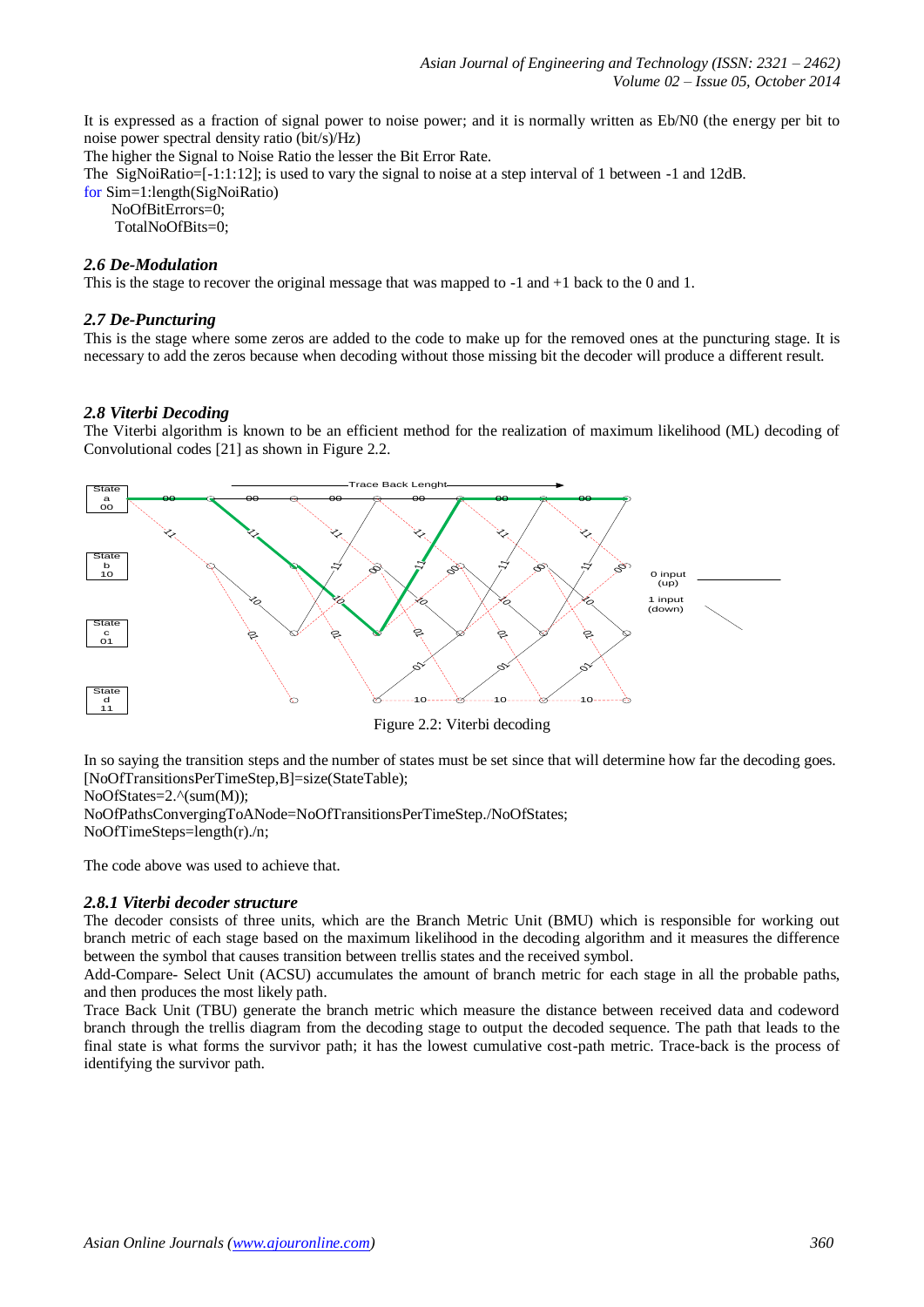

Figure 2.3 Simplified block diagram of Viterbi decoder

The method is based on an attempt to reconstruct the input sequence that was previously fed into the Convolutional encoder based on the coded sequence received from a noisy channel.

It does that by finding the most excellent path through a trellis

What happens is that the Viterbi decoder works on the basis of already known sequence. The known sequence is the state table. The decoder will have to know all possible states. In saying so it means it will know the current states and next states.

The 2 possible inputs (0 and 1) is fed into each current state and the next state is noted together with the corresponding output.

The number of states in the trellis N is determined by  $N = 2^{k-1}$  for  $K = 7$  then there will be  $2^6 = 64$  and for 2 input of 0 and 1 at each state then there will be 128 states

Now what the Viterbi does is having known all possible states and output.

When it sees a sequence reference to table APPENDIX A the decode knows that from state a(000000) if a 0 is inputted the output is 00 and if a 1 is imputed the next state is 100000 with an output of 11. If the output is in decimal; the code below can be used to convert from decimal to binary.

DecToBin=StateTable(IdxPreviousStates(count1),4);

[A,B]=size(DecToBin);

Therefore if the decoder sees anything other than this it will know it was received in error.

## *2.9 Bit Error Rate (BER)*

In the digital form BER corresponds to SNR in an analog one.

It is always express in the negative index of 10 and it tells the rate at which error is likely to occur in a system. For a BER of  $10^{-3}$  means that there is likely to be an error in every 1000 bits.

In the code the range for BER was not set because it is dependant on the SNR in the sense that it the SNR increases the BER will automatically decrease.

To plot the graph the code semilogy(SigNoiRatio,BER1) can be was used.

#### **3. DISCUSSIONS OF RESULT**

The simulation of the four different rates shows similar behaviour of rapid fall in the graph which signifies immunity to noise and how much better the message was decoded, except for difference in coding gain which is seen in the plot of the Bit Error Rate (BER) Vs Signal to Noise Ratio (SNR). The encoded signal has a better Signal to Noise Ratio and that's what makes it fall faster than the uncoded and the more the code rate the faster it falls. It was noted that as the input data increases the better the coding gain say for the rate  $\frac{3}{4}$  in figure 3.3a the coding gain was less than 1dB to achieve a BER of  $10^{-3}$  but with the input data increased to 15000 the coding gain increased to about 2dB for the same BER of  $10^{-3}$  as seen and marked in figure 3.3b.

The difference in the coding was noted after comparing the coded version of the plot with theoretical one i.e. uncoded one. The code will produce the BER Vs SNR for the data that was Convolutional encoded and then Viterbi decoded; after which the curve for the theoretical one when no coding was used was generated using the complementary error function which is erfc BER=0.5\*erfc(sqrt(x\_linear).

It is seen that the coding gain was getting better as the coding Rate was increasing as seen in figure 3.1 to figure 3.4 respectively for input data  $= 10,000$ .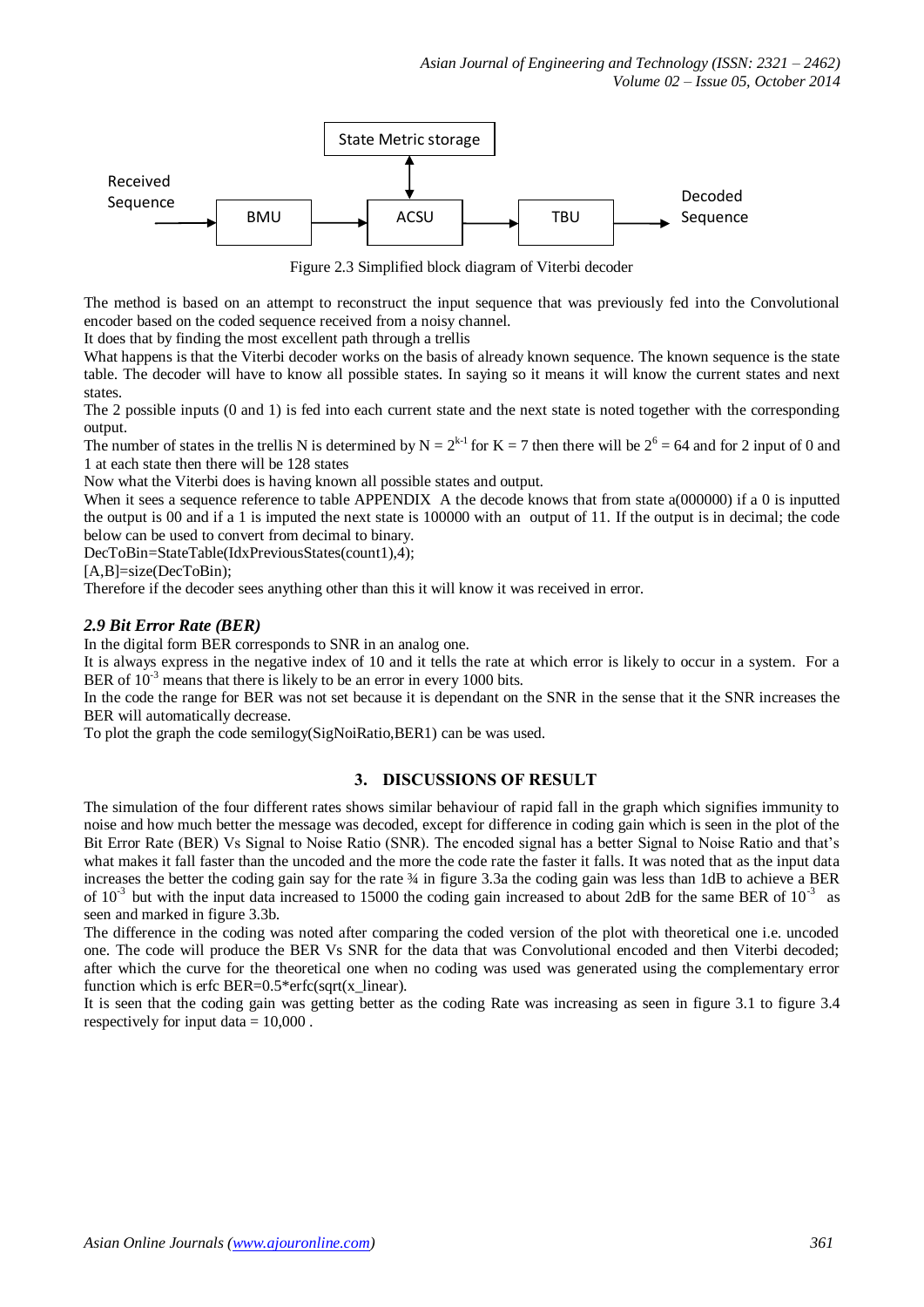

Figure 3.1BER Vs SNR curve for Rate ½



Figure 3.2 BER Vs SNR curve for Rate 2/3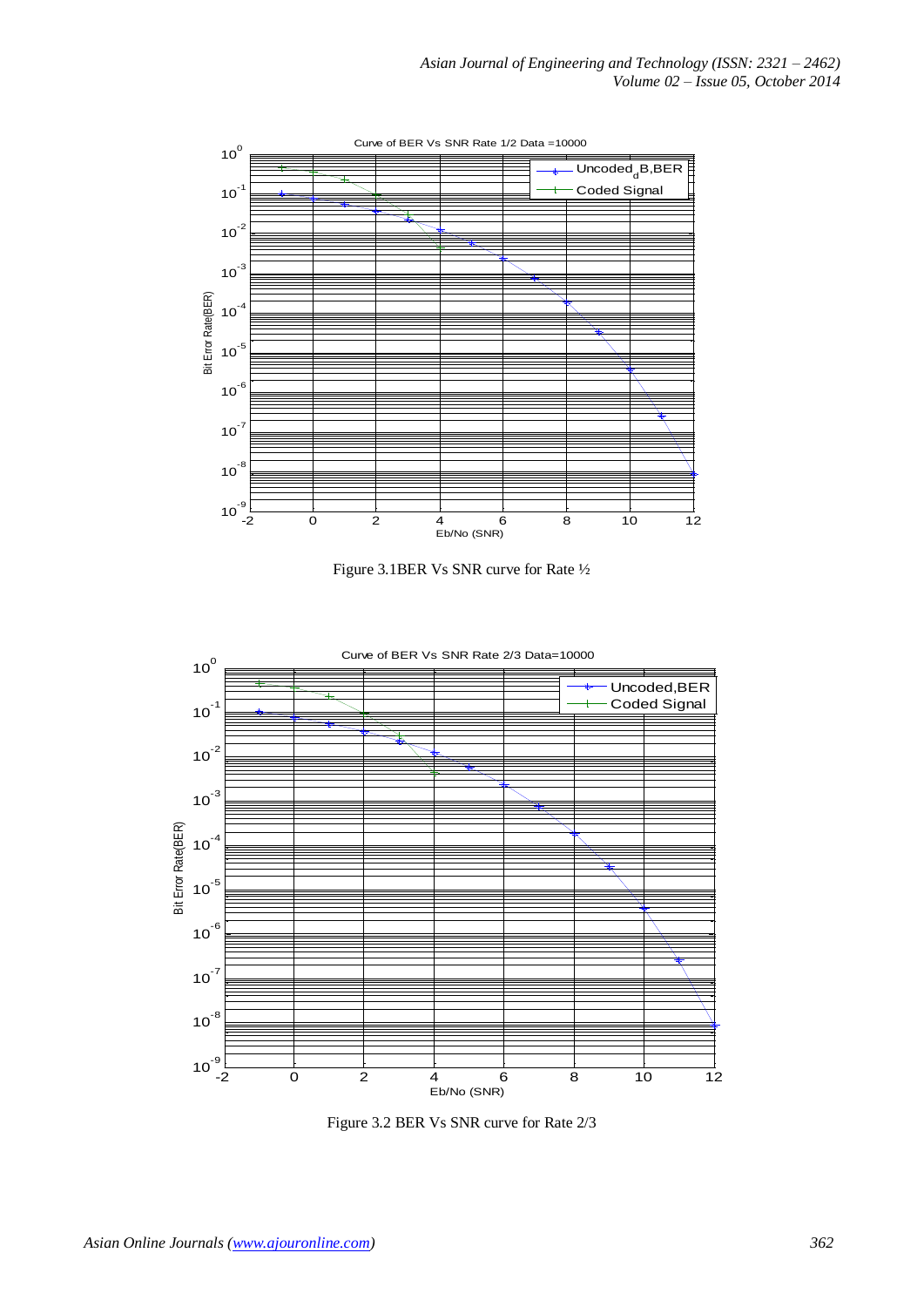

Figure 3.3b BER Vs SNR curve for Rate  $\frac{3}{4}$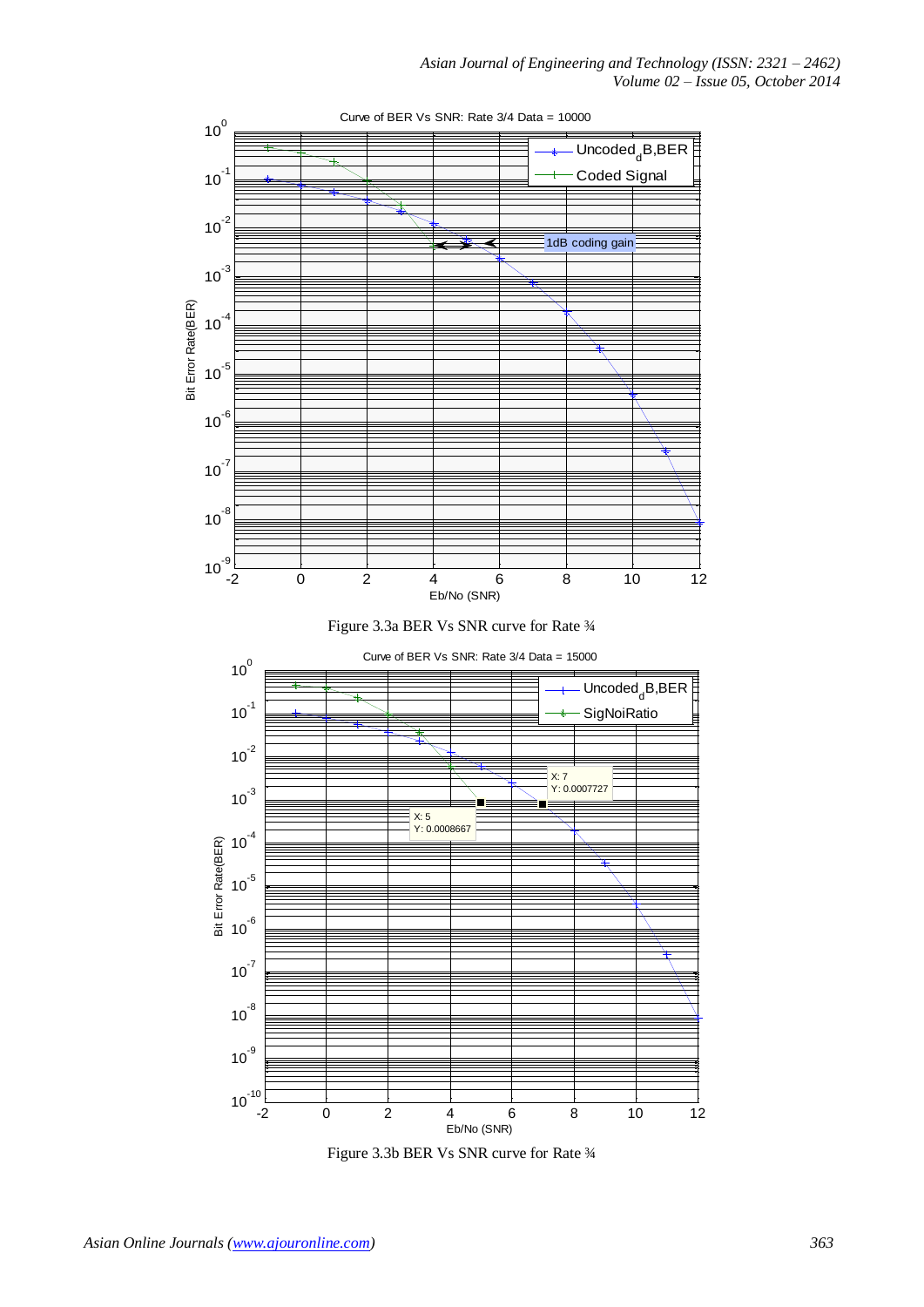The explanation to figure 3.3b is that the SNR of 7dB is required by the uncoded data to maintain a BER of  $10^{-3}$  and to get that same BER of  $10^{-3}$  for the coded message then the SNR to achieve that is 5dB thus making the overall coding gain to be 2dB.



Figure 3.4 BER Vs SNR curve for Rate 5/6

Also it can be said that the trade off in using higher code rate is the increase in the power needed to transmit the data but the benefit is that for the same bandwidth more data can be transmitted if higher code rate was used.

Furthermore if the constraint length (K) is increased the coding gain gets even better. The practical simulation of change in K was not carried out in this project but studying the graph shown in figure 3.5 confirms this.

The type of decision used in decoding can be either a Hard-decision or a soft-decision; the difference between both is the type of quantisation used in the received bit. While the soft decision uses multi-bit quantisation, the hard decision uses 1 bit quantisation.



Simulation Results for Rate 1/2 Convolutional Coding with Viterhi Becoding on an AWGN Channel with Various Convolutional Code Constraint Lengths

Figure 3.5 BER Vs SNR curve for different K copied [22]